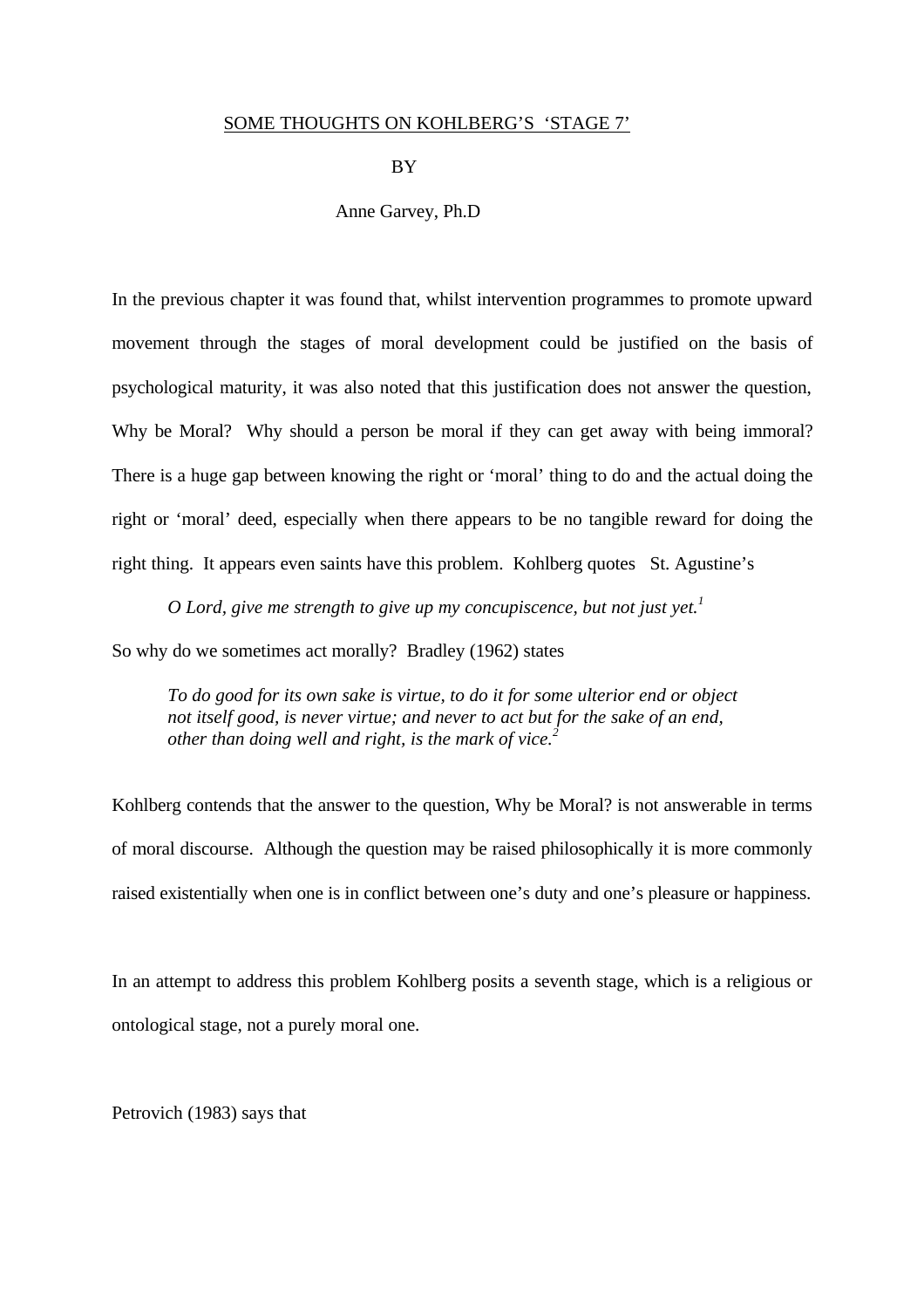*In spite of all the difficulties associated with Kohlberg's idea of the role that religion plays in morality, the fact is that he makes a remarkable step by approaching this question directly in an utterly secular moral psychology.<sup>1</sup>*

As Kohlberg (1974) has found that a "considerable portion of a child's orientation to divinity... is a moral orientation"<sup>2</sup>, and Petrovich  $(1983)^3$  found convincing evidence that pre-school children refer to God as an important agency in particular, well defined, contexts, it may be concluded that empirical observation does suggest a relationship between morality and religion. The Seventh stage is the attempt by Kohlberg to elucidate the nature of this relationship.

- 1 Quoted in Kohlberg, L., "From Is to Ought", 1981, p. 183
- 2 Quoted in Kohlberg, L., "The Question of a Seventh Stage", in Philosophy of Moral Development, Harper and Row, 1981, p. 322
- 1 Petrovich, O., "Moral Autonomy and the Theory of Kohlberg", in Cosensus and Controversy, Modgil and Modgil, (eds), Palmer Press, 1986, p. 102
- 2. Kohlberg, L., "Education, Moral Development and Faith", in "Journal of Moral Education", Vol. 4, No. 1, pp. 5-16

3 ?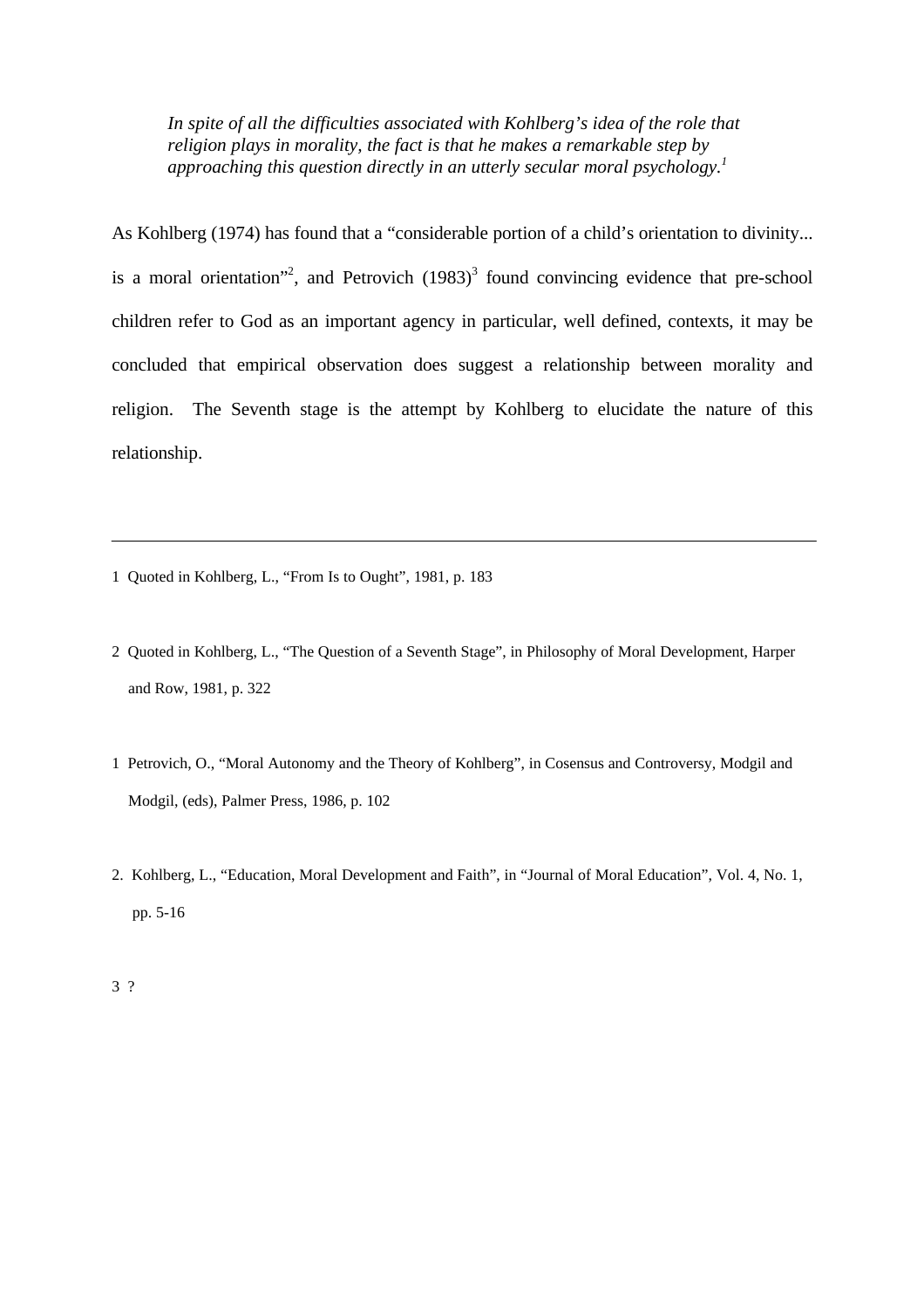In this chapter it is proposed to examine how Kohlberg describes his 'metaphoric' seventh stage, and to come to a conclusion as to whether the seventh stage is a 'delusion' as  $Locke<sup>1</sup>$ believes, or 'a remarkable step' as noted by Petrovich.<sup>2</sup>

## **Section 7.1: Relationship between Morality and Religion**

As stated earlier in this thesis, Kohlberg began his study of morality with the assumption of the autonomy of morality and moral principles, rather than deriving moral development from, or reducing it to, for example, religious attitudes or principles. He writes,

The starting point of rational discourse about the relation of morality and religion, then, is the recognition in some degree of autonomy of morality and moral discourse from any other form of discourse, whether religious, scientific, or political. $3$ 

However, he also notes that, although the functions of morality and religion may be differentiated, that is, the function of morality being to resolve competing claims among individuals on the basis of a norm or principle and the function of religion being to affirm life and morality as related to a transcendent or infinite ground or sense of the whole, they have been seen in the world religious as intimately related.

As Kohlberg relied heavily on Piaget when developing his theory of the relationship of moral reasoning to logical reasoning, so also, when hypothesising a seventh stage which link the moral and religious domains, he refers to Fowler's<sup>1</sup> stage theory of 'faith' development when engaged in empirical studies to establish the existence of a metaphoric stage 7. Kohlberg calls 'stage 7' a metaphor because it presupposes the conflicts and questions that arise at moral stage 6. At stage 6, universal ethical principles cannot be as immediately justified by the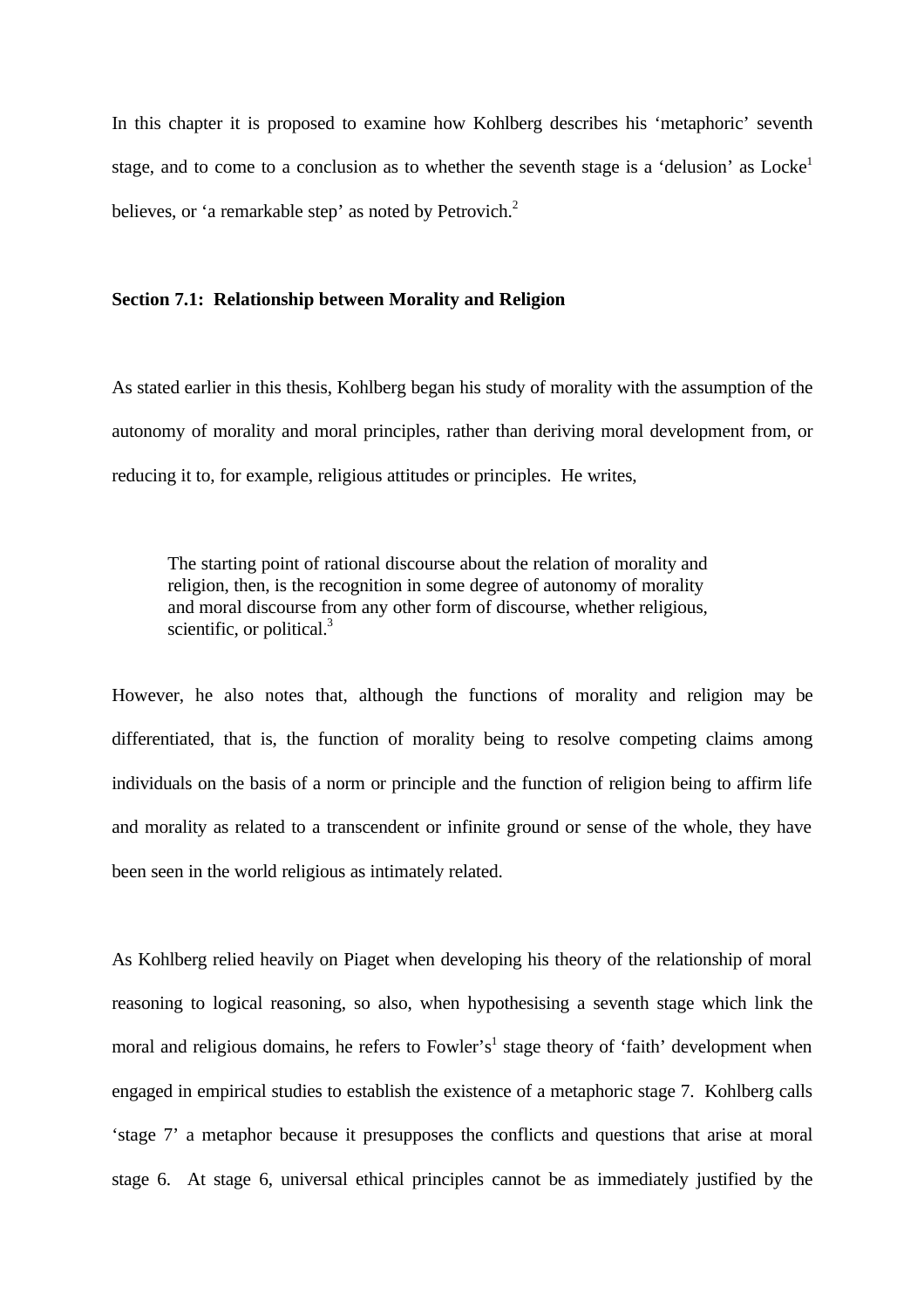realities of the human social order. Such a morality uniquely 'requires' an ultimate stage of religious orientation and moves people toward it. He contends that religious thinking involves a reflection on moral reasoning such that one's moral understanding is given religious significance. In this process ordinary moral language is qualified and transformed to refer to the extraordinary.<sup>2</sup>

Empirical research by Kohlberg and Power<sup>1</sup> appears to lend support to the relationship

- 1 Locke, D., "A Psychologist among the Philosophers", in Consensus and Controversy, Modgil and Modgil, (eds), Falmer Press, 1986, p. 30
- 2 Petrovich, O., "Moral Autohomy and the Theory of Kohlberg", in Consensus and Controversy, Modgil and Modgil, (eds), Falmer Press, 1986, p. 102
- 3 Kohlberg, L., "The Question of a Seventh Stage", in Philosophy of Moral Development, Harper and Row, 1981, p. 315
- 1 Fowler,
- 2 Kohlberg, L., "The Question of a Seventh Stage", in Philosophy of Moral Development", Harper and Row, 1980

<sup>1</sup> Kohlberg, 1., and Power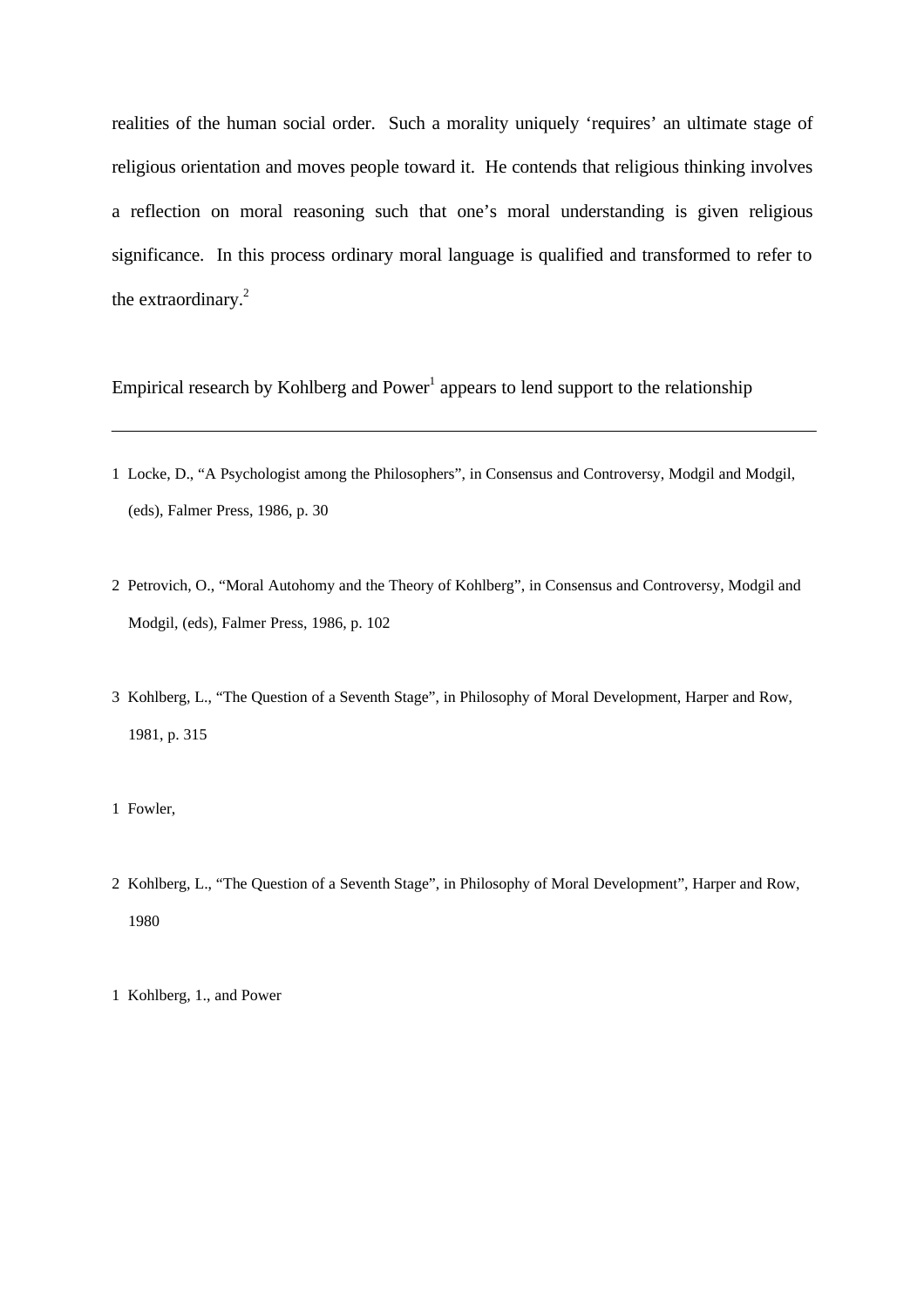between moral reasoning and religious reasoning. Before discussing this research it is important first to look briefly at Fowler's stages of faith, which provided the theoretical basis for the Kohlberg and power study, although, before Fowler had started his research on faith stages, Kohlberg (1973a, 1973b) had speculated about a Stage 7 which would answer the unsolved questions left unanswered by Stage 6 moral principles. He speculated that its essence involved the adoption of a cosmic as distinct from a (moral Stage 6) universal human perspective.

From a structural-developmental perspective the empirical investigation of the relationship of religion and morality was first undertaken by Fowler in a study of 400 people aged four to eighty, who were interviewed with the expectation of defining stages of faith that would broadly parallel the moral stages.<sup>2</sup> Fowler established six stages of faith which include, as components of their definitions, Piagetian logical levels and the moral stages. There is a direct correspondence between these six stages of faith and Kohlberg's six stages of moral reasoning. As, for example,

**Stage One: Intuitive Projective Faith**, (locus of authority, parents and family), average ages 4-7 years, corresponds to moral judgements based on punishment/reward, that is, a stage 1 moral judgement.

**Stage Two: Mythic-Literal Faith**, (locus of authority, teachers, customs traditions, books), average ages 7-11, corresponds to moral judgements based on instrumental hedonism (reciprocal fairness), or stage 2 moral judgement.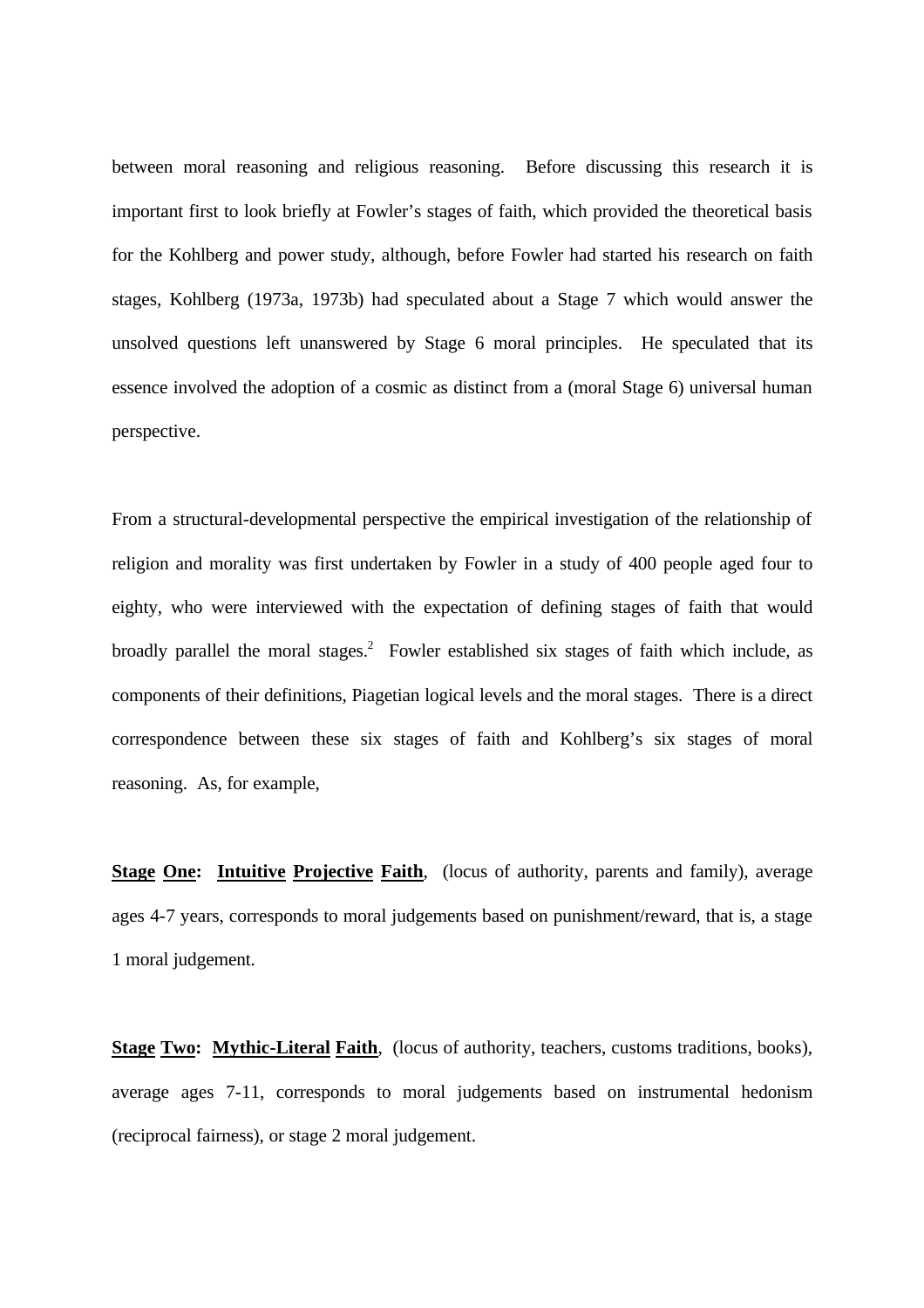**Stage Three: Synthetic-Conventional Faith**, (locus of authority, conventionally or consensually sanctioned authorities), average ages 12 to adulthood, corresponding to moral judgements based on inter-personal expectations and concordance, or a stage 3 moral judgement.

**Stage Four: Indicative-Reflective Faith**, (locus of authority, personal experience of oneself or peers and/or, ideological consensus), average ages 18 to adulthood, corresponding to moral judgements based on societal perspectives, reflective relativism, or class biased universalism, that is, stage 4 moral judgement.

**Stage Five: Paradoxical-Consolidative Faith**, (locus of authority, fully internalized), average age - minimum about 30 years, corresponding to moral judgements based on a principled higher law (prior to society), which is universal and critical.

**Stage Six:** Universalizing Faith, (the matter of authority is now contained within a relationship of un-mediated participation in the ultimate conditions of existence, a loyalty to being), age minimum about 40, in which moral judgements are based on a stage six moral judgement  $level.<sup>1</sup>$ 

Work by Shulik (1979) and Power and Kohlberg (1980) shows high empirical correlation

2 Fowler,

<sup>1</sup> Kohlberg, L., "The Question of a Seventh Stage", in Philosophy of Moral Development, Harper and Row, 1981, pp. 323-335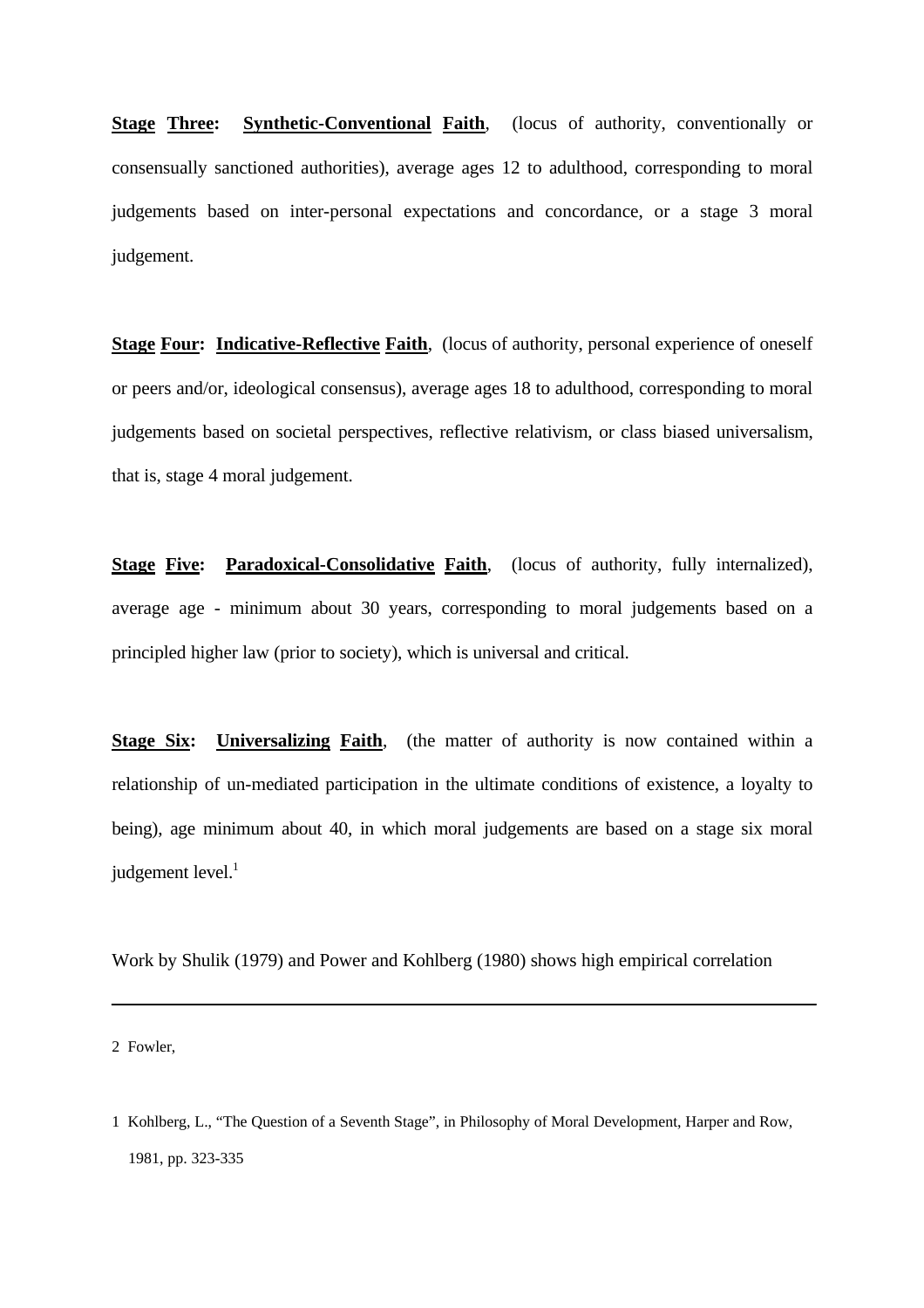between Fowler's stages of faith and the moral stages. Kohlberg states that,

Skulik reports a correlation of .75 between independently made ratings of moral stage and of faith stage.<sup>2</sup>

Kohlberg and Fowler differ on their interpretation of the relationship of moral stage to faith stage. Fowler sees the faith stages as being holistic in themselves, that is, faith reasoning includes logical and moral reasoning, whereas, Kohlberg contends that both moral reasoning and religious reasoning are distinguishable areas in the overall development of the person. Moral development occurs whether individuals have particular religious beliefs or not and individuals at the highest moral stages differ widely in their religious views. That is, where Fowler conceives of his faith stages as being necessary for the grounding of a particular pattern of moral reasoning, Kohlberg's hypothesis is that

.... moral stage development is necessary but not sufficient for development of a parallel stage of religious judgement... In our view, religious structures are in large part metaethical or metaphysical structures that presuppose the normative or moral structures that they interpret and justify.<sup>1</sup>

To empirically test the above hypothesis Power and Kohlberg undertook a study of 21 people in which they developed a definition of religious stages that is independent in content of moral judgement but includes structural features of the moral stages. They found an 81% overall agreement between stages of religious reasoning and moral stage. The only cases in which there were differences were in the higher stages (4 and 5), and in all these cases the moral stage was higher.<sup>2</sup> In the above study, the stages of religious thinking were constructed to parallel the moral stages, so that they would reflect the logic of the moral stages but "represent something more".<sup>1</sup> The description of the parallel relationship of religious and moral conceptions stresses theistic versions of each stage of religious thinking. For example, in stage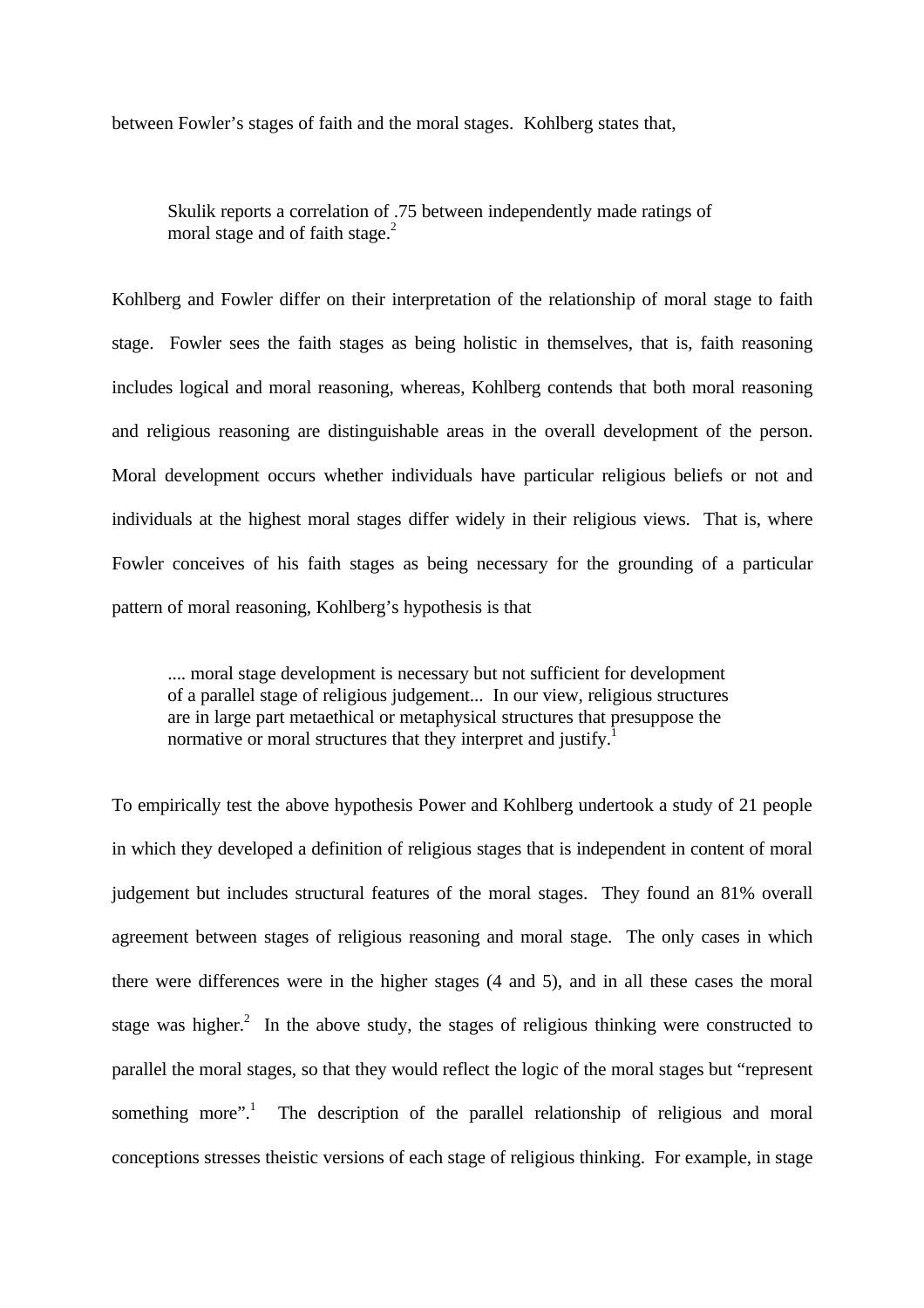1, God is depicted as having superior physical characteristics, greatly exaggerated; in stage 2, God is depicted as acting purposefully for his own good and the good of individuals; in stage 3, God is depicted as a personal deity, a friend or a caring shepherd; in stage 4, God is depicted as a 'supreme being' or a 'cosmic force'; in stage 5, God is seen as an 'energizer', supporting and encouraging autonomous moral action; and in stage 6, God is depicted in terms of justice and love, a 'natural law' view of the relation between moral principles of justice and the ultimate. This could be either a theistic or a pantheistic orientation.<sup>2</sup>

The data support the hypothesis that it takes additional time after the attainment of a moral stage to construct an organized pattern of religious belief and feeling at a parallel religious stage. Kohlberg concludes that religious thinking involves a reflection on moral reasoning

2 ibid, p. 333

1 ibid, p. 336

2 ibid, p. 339

1 ibid

2 ibid, p. 340-343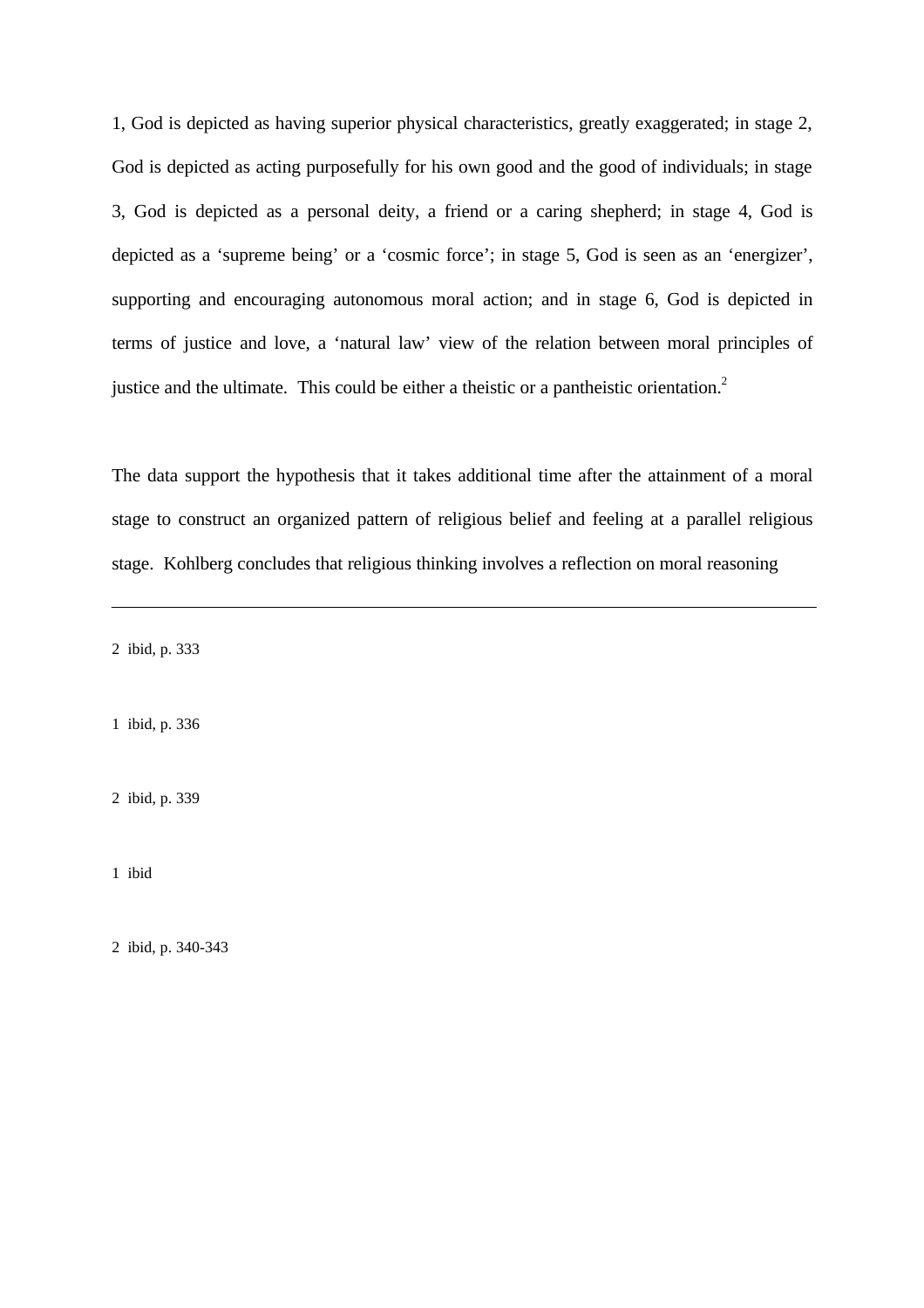and bestowing on it religious significance.

Petrovich (1986), whilst being supportive of Kohlberg's attempts to tackle empirically the relation of morality and religion, nevertheless, feels that the evidence cited by Kohlberg to support the conclusion above is

.... neither substantial (Power and Kohlberg) nor certain since it is based on a disputable theory of faith development propounded by Fowler.<sup>1</sup>

In fact, Kohlberg's conclusions are influenced by the data derived from the Power and Kohlberg (1980) study and in addition by the work of Oser  $(1980)^2$ , who has formulated stages of religious reasoning based on administering religious dilemmas to a cross-sectional sample of children, adolescents and adults in Switzerland. What aspect of Kohlberg's theory has received very little attention from researchers to date and perhaps further research may produce more substantial support for the relation between moral and religious reasoning.

If you are going to talk more about Stage 7 in the remainder of the chapter you will have to end with a bridging passage here. Otherwise the reader is unclear as to why this material is being included.

## **Section 7.2: The Characteristics of Stage 7**

Kohlberg attributes one part of the notion of a stage 7 to Erikson's discussion of an ultimate stage in the life cycle in which integrity is found and despair ultimately confronted. Kohlberg contends that stage 7 begins with despair, when we begin to see our lives as finite from some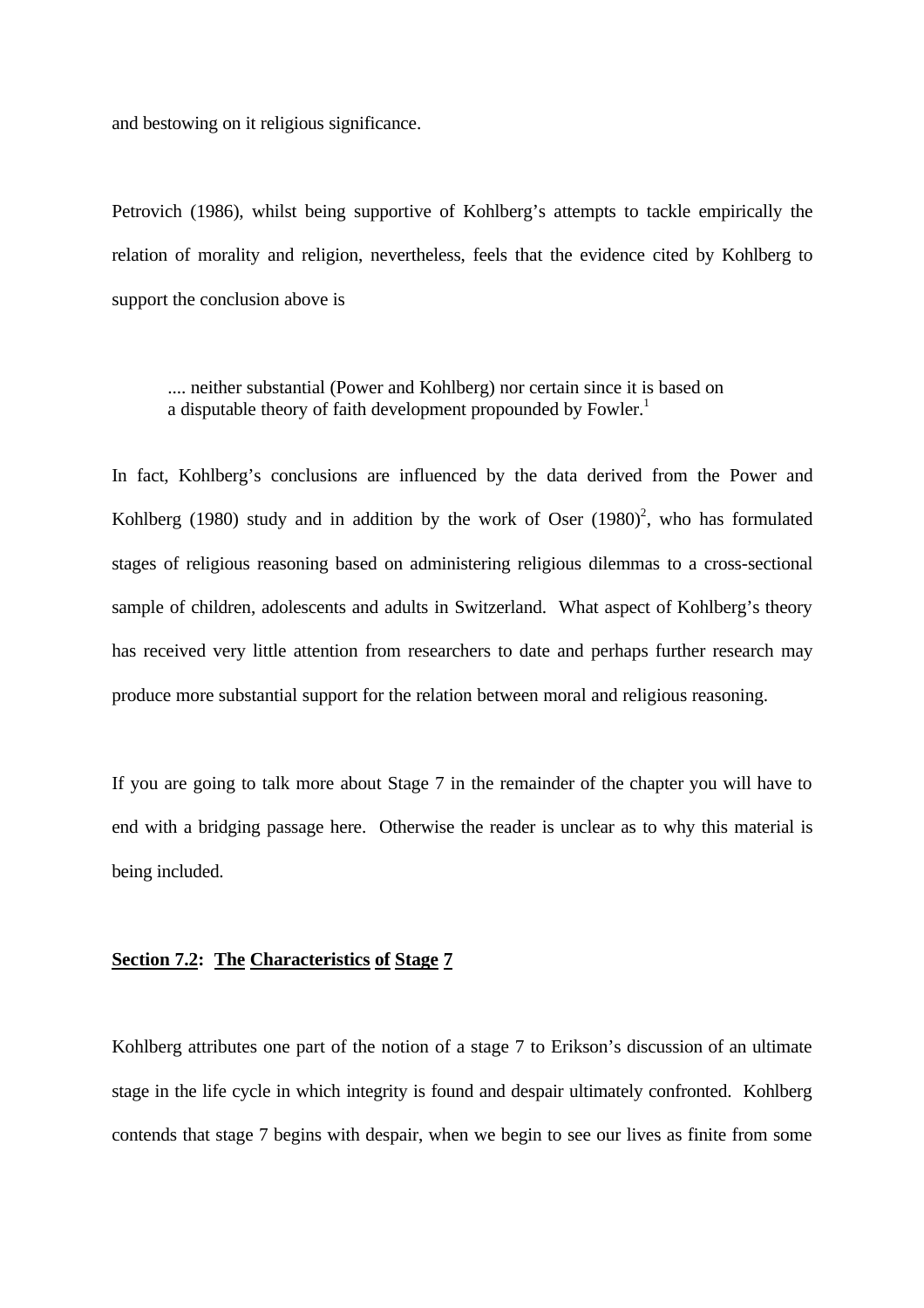more infinite perspective. The meaninglessness of our lives in the face of death is the meaninglessness of the finite from the perspective of the infinite. He states,

It represents, in a sense, a shift from figure to ground.<sup>1</sup>

To investigate the characteristics of this stage Kohlberg looks at life-histories of outstanding people recognised to have been people of integrity, for example, Marcus Aurelius (as depicted particularly in his personal journal, usually called the Meditations), Martin Luther King, Abraham Lincoln and Socrates.

The faith of Marcus Aurelius is based on the belief that the universe is lawful, knowable, and evolving. The ultimate, evolving principle of the universe is sometimes called nature and sometimes God. Kohlberg or M. Aurelius does not attempt to separate God from nature. Kohlberg or M. Aurelius writes,

Mortal life cannot offer you anything better than justice and truth; that is,

2 Kohlberg, L., "The Question of a Seventh Stage", in Philosophy of Moral Development, Harper and Row, 1980, p. 340

1 ibid, p. 345

<sup>1</sup> Petrovich, O., "Moral Autonomy and the Theory of Kohlberg", in Consensus and Controversy, Modgil and Modgil, (eds), Falmer Press, 1986, p. 100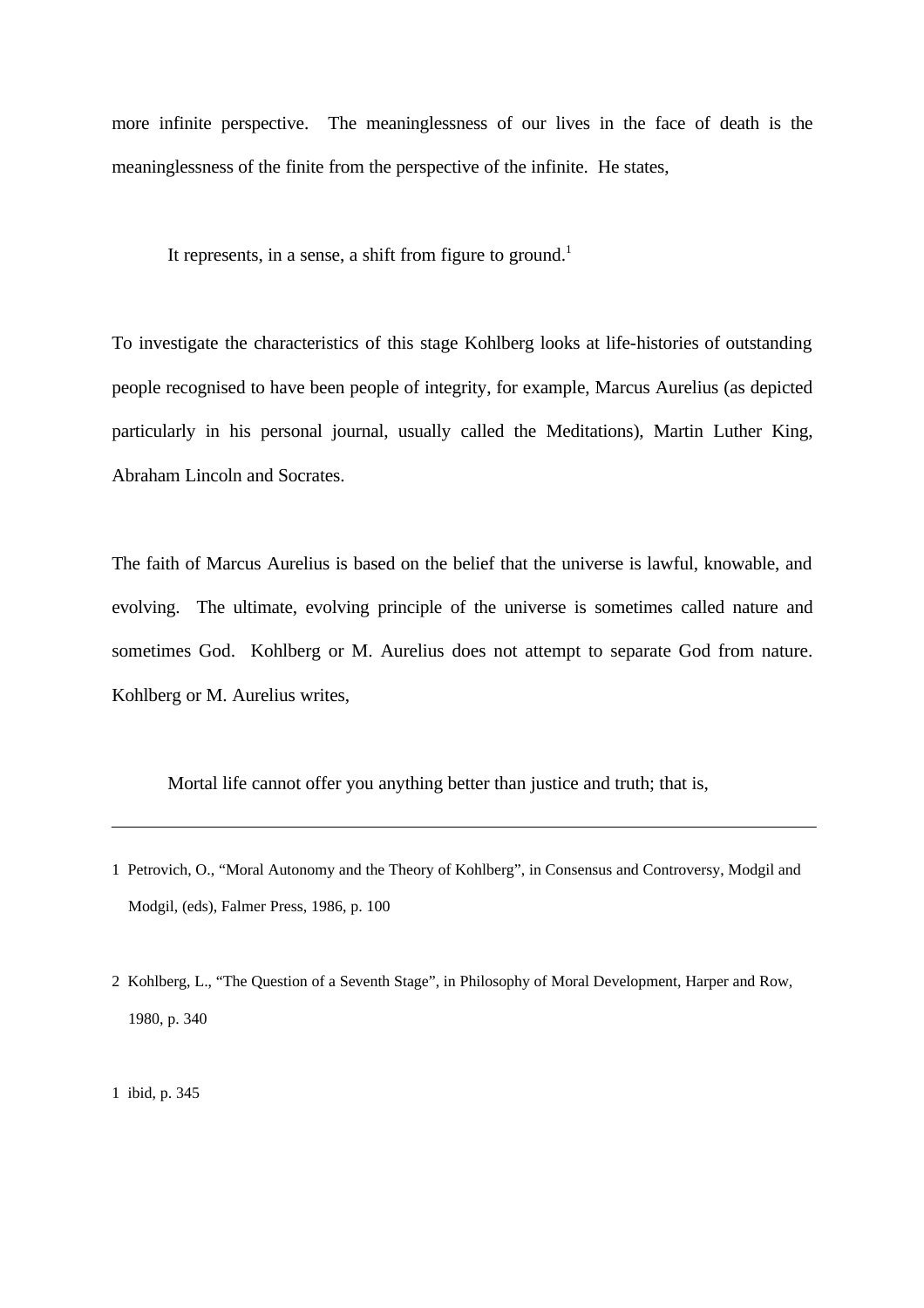peace of mind in the conformity of your actions to the laws of reason... emember always what the world-nature is and what your own nature is and that your nature is such a small fraction of so vast a whole. Then you will recognize that no man can hinder your you from conforming each word and deed to that nature of which you are a part.<sup>1</sup>

Kohlberg sees the perspective on life as portrayed in the above quote, as a characteristic perspective of the Seventh Stage, that is, a natural law perspective. He finds support for the natural law perspective in the writings of Spinoza and Teilhard de Chardin. As, for example, Spinoza claims that the order of the universe is known to humans because the human mind is part of the universe and partly shares universal mental properties. Kohlberg quotes from Spinoza,

Our mind is also a part of Nature; that is, Nature has an infinite power of thinking which contains subjectively the whole of nature. The human mind is this power, not as infinite and perceiving the whole of nature, but as finite and perceiving only the human body.<sup>2</sup>

When Spinoza writes about the wholeness of Nature he contends that this is not to say that the universe is the mere sum of its parts but is something over and above the aggregate of things. The universe is a system or organism, and in a system the whole is something different from the mere sum of its parts. In other words, the human person is part of the wholeness of the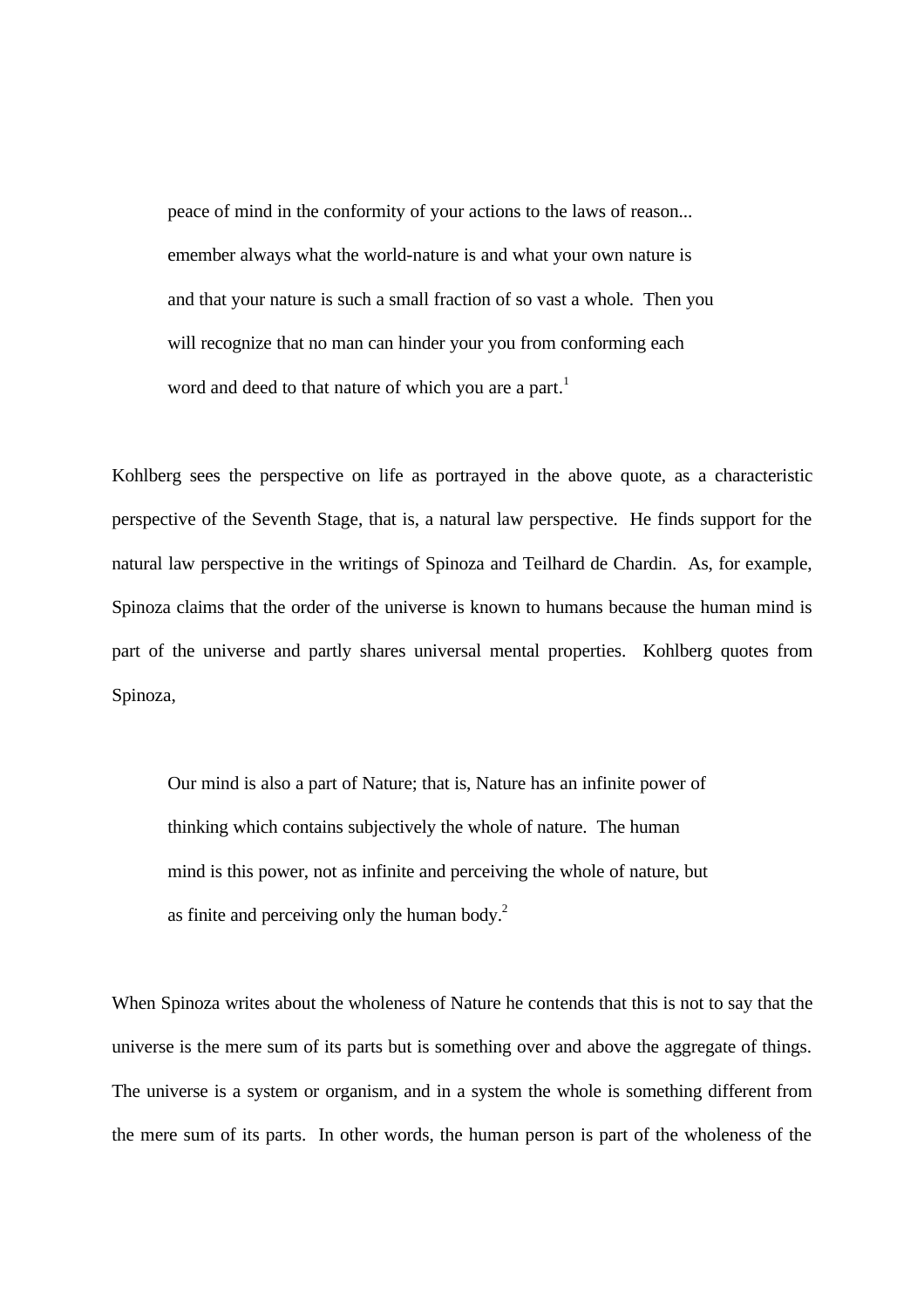universe not as a cog is part of a machine, but as partaking of whatever it is that constitutes the whole. As explained by a contemporary physicist David Bohm (1985),

.... in an organism, the very nature of any part may be profoundly affected by changes of activity in other parts, and by the general state of the whole, and so the parts are basically internally related to each other as well as to the whole  $<sup>1</sup>$ </sup>

He goes on to say that relativity introduced into our thinking a number of fundamentally new concepts regarding space, time and matter, which are quite subtle. The notion of separate and independent particles as basic constituents of the universe had to e given up. The basic notion instead was the idea of a field that spreads continuously through space. Further developments, namely Quantum Mechanics, resulted in the knowledge that everything is woven together in indivisible links, the universe is one whole, as it were, and is in some sense unbroken. $2$ 

Bohm, in an attempt to clarify this uses the holograph as an example. Each part of a holograph is an image of the whole object, that is, every part contains information about the

2 ibid, p. 6-7

<sup>1</sup> ibid, p. 346

<sup>2</sup> ibid, p. 361

<sup>1</sup> Bohm David, Unfolding Meaning; a weekend of dialogue within Dabid Bohm, D. Factor (ed), Parchment (Oxford) Ltd., 1985, p. 3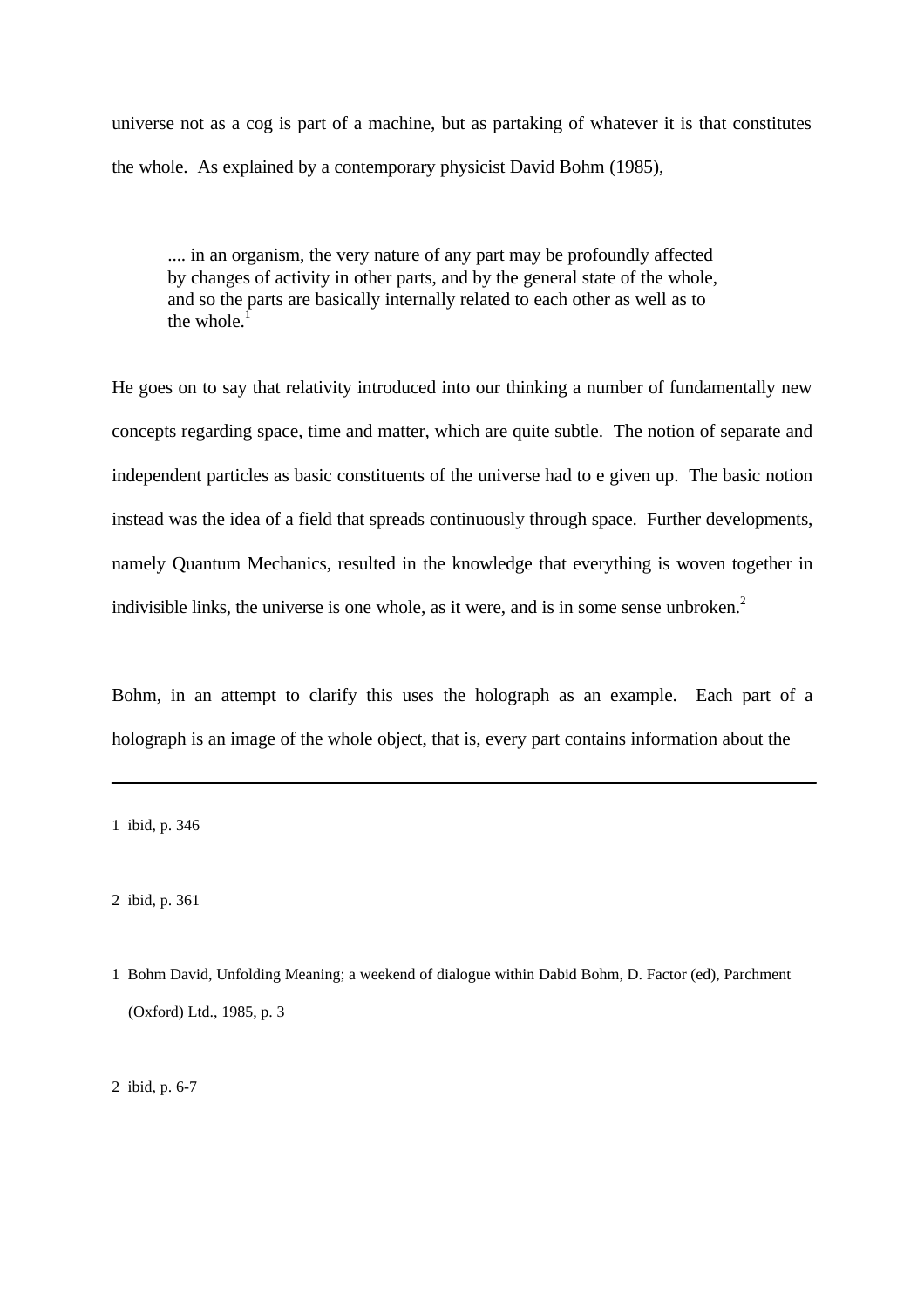whole object. Information about the whole is 'enfolded' in each part of the image. The holograph 'unfolds' the 'enfloded' information. The point being made here is that modern science accepts the notion of wholeness of the universe which Spinoza and Marcus Aurelius refer to. In fact, oriental philosophers have propounded this doctrine for thousands of years so its not a new idea. And Schrodinger<sup>1</sup> writes that 'quantum theory dates 24 centuries ... back, to Leucippus and Democritus'. What is new is the evidence of science which supports the notion of wholeness. However, Schodinger, whilst accepting that the task of science is 'to answer the one great philosophical question which embraces all others, the one that Plotinus expressed by his brief... who are we?<sup>2</sup>, does not believe that the answer is to be found in the quantitative results of physical and chemical measurements. He seems to be saying here that we should not look to the natural sciences to answer the Who are We? (the Why be Moral?) question. He says, 'I feel a certain incongruity between the applied means and the problem to be solved'. $1$ 

Nevertheless, in these days when such a strong emphasis is placed upon science and objectivity, it is reassuring to find that there appears to be scientific data to support the notion of the interrelationship of man, and all things, with the cosmos. Bohr  $(1961)^2$ , while stating that it is not his intention to introduce a mysticism which is incompatible with the spirit of natural science, at the same time concludes with

.... the fact that consciousness, as we know it, is inseparably connected with life ought to prepare us for finding that the very problem of the distinction between the living and the dead escapes comprehension in

the ordinary sense of the world. That a physicist touches upon such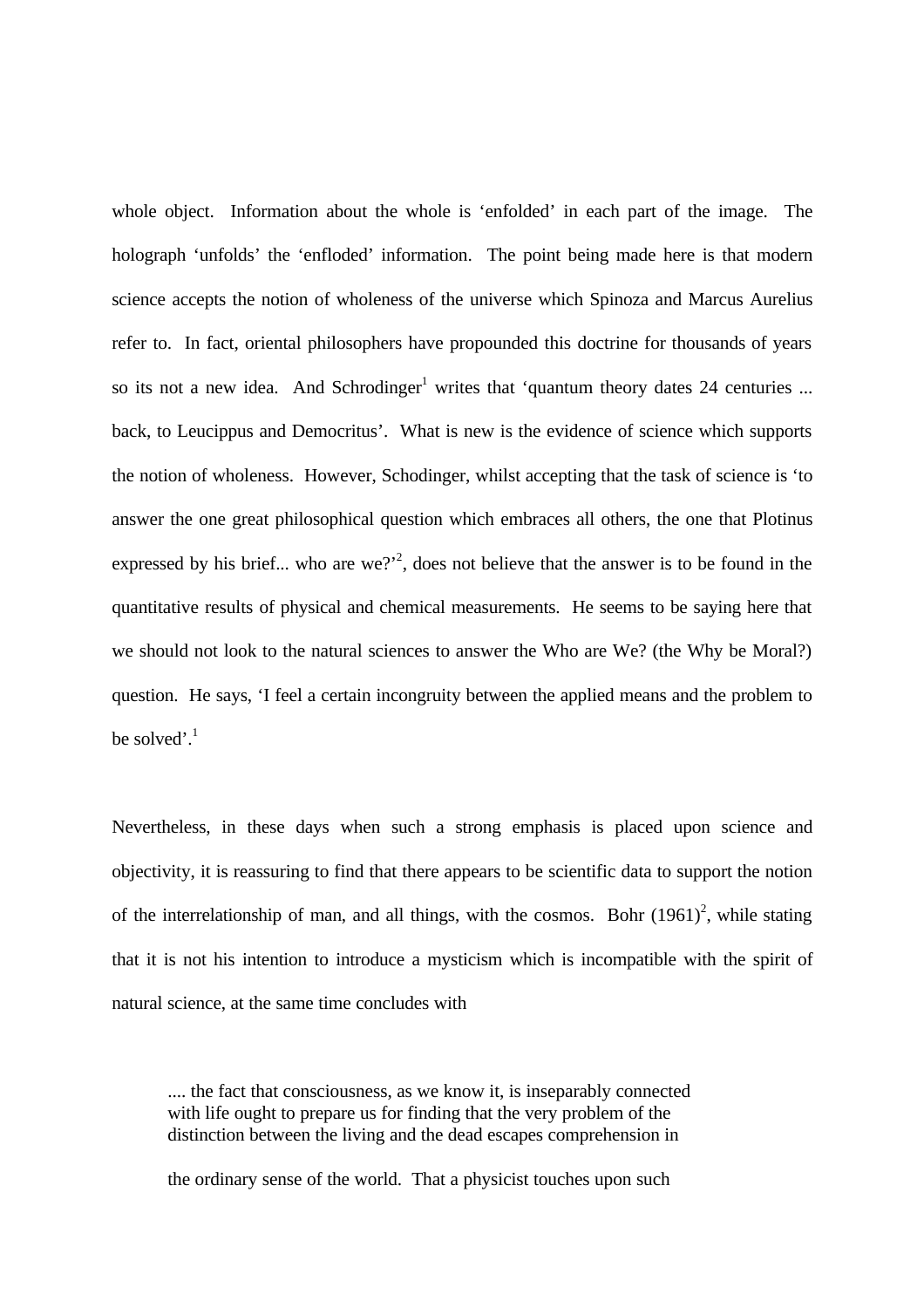questions may perhaps be excused on the ground that the new situation in physics has so forcibly reminded us of the old truth that we are both onlookers and actors in the great drama of existence.<sup>3</sup>

The Natural Law perspective is not the only orientation of stage 7. Kohlberg points to 'agape' as a second form of stage 7. 'Agape' is an ethic that presupposes justice principles but goes beyond them. He describes it as 'an ethic of responsible universal love, service, or sacrifice an ethic of supererogation'. It is not, as some writers have claimed,<sup>1</sup> an alternative conception of a sixth and highest moral stage, instead it suggests the possibility that there is a seventh moral stage, based on an ethic that is higher than and goes beyond an ethic of justice. To explain what he means by that, Kohlberg argues that 'agape' requires the individual to give up claims he/she may in justice demand. He writes,

The attitude of agape presupposes an understanding and acceptance of the

1 Schrodinger, Erwin, Science and Humanism, Physics in Our Time, Cambridge University Press, 1951, p. 54

2 ibid, p. 51

1 ibid, p. 52

2 Bohr, Niels, Atomic Theory and the Description of Nature, Cambridge University Press, 1961, pp. 116-119

3 ibid, p. 119

1 Gilligan, C., "? "1977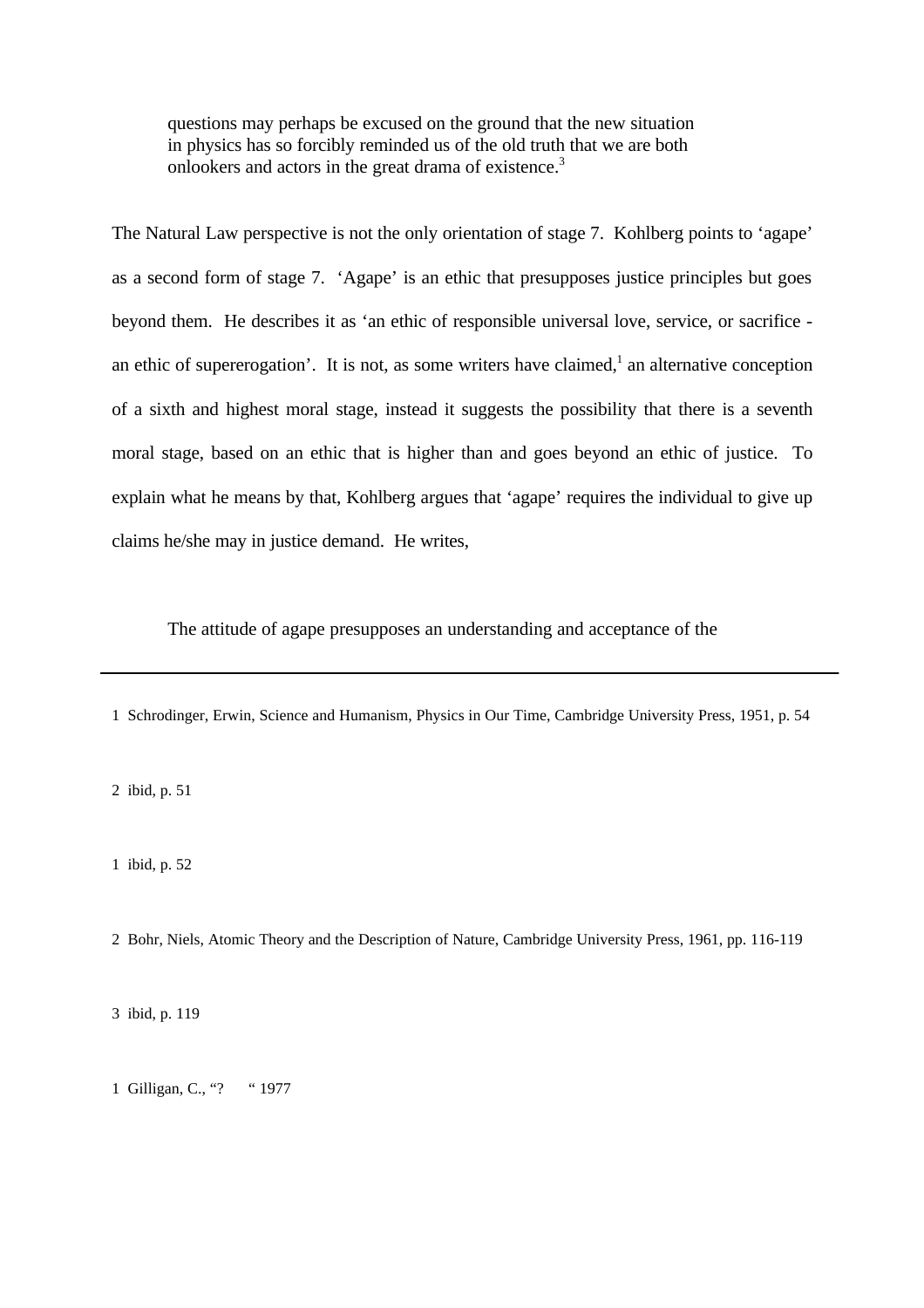logic of duty and justice for its own definition.<sup>2</sup>

Kohlberg contends that a stage 6 justice principle does not directly answer questions about the nature of the good person or the good life and does not assume that such questions have, or require, universalizable answers that they must provide. Agape is not a principle competing with the principle of fairness, it is an attitude inspiring acts that go beyond duty, acts that cannot be demanded or expected by their recipients but are, rather, 'acts of grace from the standpoint of the recipient.<sup>3</sup>

## **Summary**

In this chapter the question Why be Moral? was considered in the light of Kohlberg's metaphoric seventh stage. This stage is not a pure moral stage but is rather a stage where moral principles are given religious significance; a stage which takes the individual from the known to the unknown, and in so doing provides an answer to the Why be Moral? question through an appeal to the Natural Law or to an attitude of responsible love or 'agape'. Neither of these, that is, Natural Law or agape, depend directly on revelation. In examples, quoted by Kohlberg, of people who display these characteristics, their religious orientation rests on a sense of connectedness between the individual human mind and the larger cosmic whole or order. The fact that contemporary science finds 'proof' of such connectedness is an added bonus.

As a result of empirical studies, Kohlberg claims that stage 7 presupposes stage 6 moral reasoning. That is, for the individual to be capable of understanding a Natural Law orientation, or to be capable of acts of agape he/she must first have a stage 6 universal justice